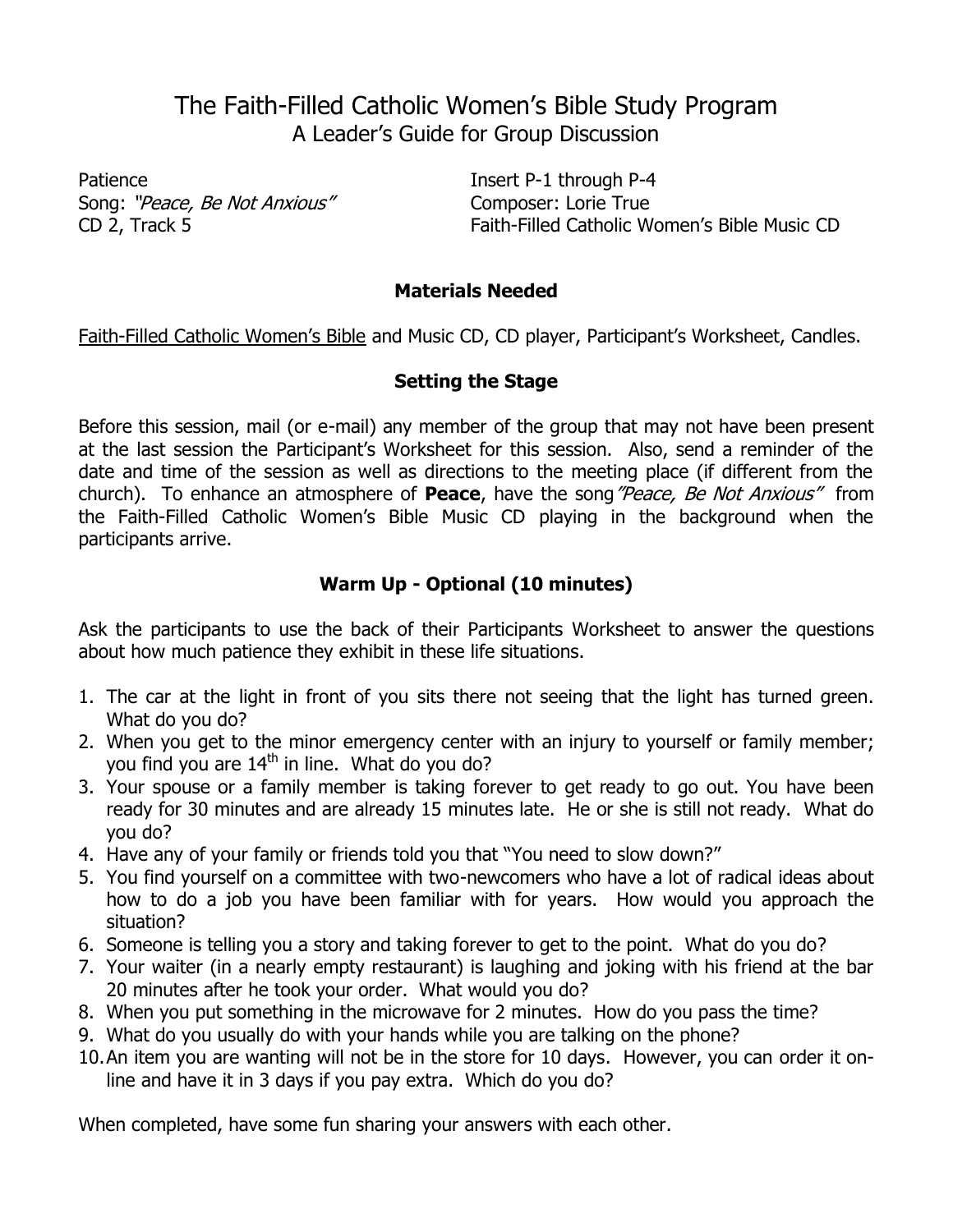#### **Opening Discussion (10 minutes)**

Leader: Ask the participants to share their answers to these two questions: What little inconveniences in life try your patience (traffic, lines, etc.)? What secrets do you have to keeping your patience when it is tested? After the discussion, read together the **Plan and Purpose** article on insert page P-1.

#### **Spiritual Awakening - Opening Prayer**

Pray together the **Prayer** at the top of insert page P-2.

#### **Spiritual Awakening – Recognizing (10 minutes)**

Ask for volunteers to read aloud each of the Scripture passages in the **Recognizing** section of **Spiritual Awakening** on insert page P-2. Remind the participants that each reader will pause for a few seconds of silence after each passage to allow anyone to offer any spontaneous thought, prayer, praise or thanksgiving that this Scripture might inspire. After the final Scripture is read, discuss (as a group) the individual answers to these questions: Do you think God has patience with you? When and how is God's patience most evident?

#### **Spiritual Awakening - Reflecting (15 minutes)**

Read **Matthew 18:21-35 (Page 46 NT)**. Have the participants discuss their answers to these questions: Are you indebted to someone who is waiting on you for something? How patient are you with anyone who may be in debt to you (even if only emotionally)? How patient are you in waiting for repayment of a favor? How patient are you in waiting for the fulfillment of a promise made? How patient are you in waiting for an apology after a disagreement? Share some instances where your patience was tried and rewarded?

#### **Spiritual Awakening - Reflecting (15 minutes)**

Read **Matthew 7:7-8 (Page 25 NT)**. Remind the participants that God assures us in this Scripture that our prayers will be answered. Have any volunteers share with the group an instance in their life when God's answer to their prayer was not what they expected or did not happen when they hoped it would.